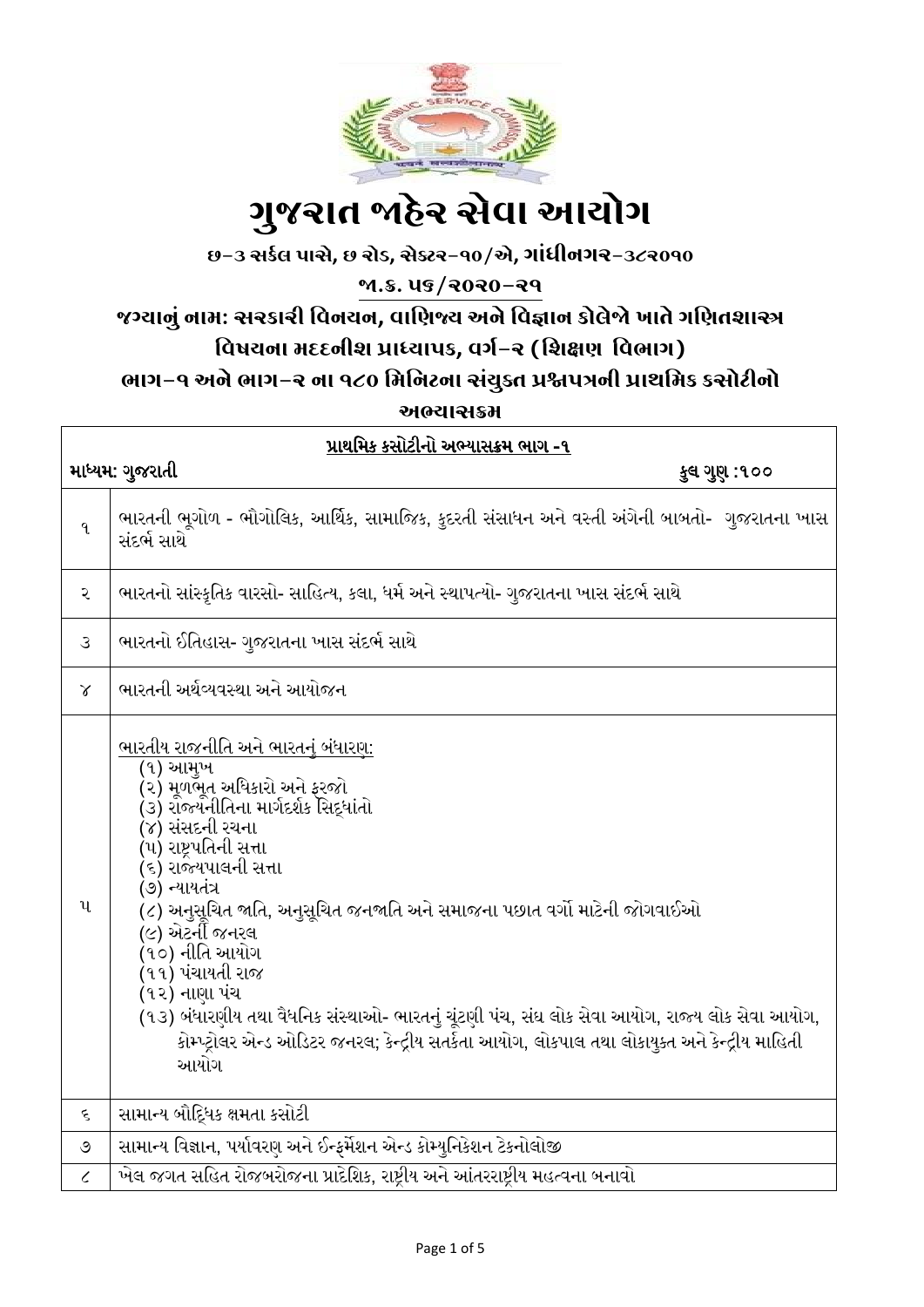| <b>Advertise No. 56/2020-21</b>                                                    |                                                                                                                                                                                                                                                                                                                                                                                                                                                                                                                                                                                                                                                                                                                                                                                                              |  |
|------------------------------------------------------------------------------------|--------------------------------------------------------------------------------------------------------------------------------------------------------------------------------------------------------------------------------------------------------------------------------------------------------------------------------------------------------------------------------------------------------------------------------------------------------------------------------------------------------------------------------------------------------------------------------------------------------------------------------------------------------------------------------------------------------------------------------------------------------------------------------------------------------------|--|
| <b>Assistant Professor of Mathematics in Govt. Arts, Science, Commerce College</b> |                                                                                                                                                                                                                                                                                                                                                                                                                                                                                                                                                                                                                                                                                                                                                                                                              |  |
| Class-II                                                                           |                                                                                                                                                                                                                                                                                                                                                                                                                                                                                                                                                                                                                                                                                                                                                                                                              |  |
| Syllabus of Preliminary Test                                                       |                                                                                                                                                                                                                                                                                                                                                                                                                                                                                                                                                                                                                                                                                                                                                                                                              |  |
| Paper-1                                                                            |                                                                                                                                                                                                                                                                                                                                                                                                                                                                                                                                                                                                                                                                                                                                                                                                              |  |
| Total Marks-100<br>Medium: Gujarati                                                |                                                                                                                                                                                                                                                                                                                                                                                                                                                                                                                                                                                                                                                                                                                                                                                                              |  |
| $\mathbf{1}$                                                                       | Geography of India-Physical, Economic, Social, Natural Resources and population<br>related topics- with special reference to Gujarat                                                                                                                                                                                                                                                                                                                                                                                                                                                                                                                                                                                                                                                                         |  |
| $\overline{2}$                                                                     | Cultural heritage of India-Literature, Art, Religion and Architecture with special<br>reference to Gujarat                                                                                                                                                                                                                                                                                                                                                                                                                                                                                                                                                                                                                                                                                                   |  |
| 3                                                                                  | History of India with special reference to Gujarat                                                                                                                                                                                                                                                                                                                                                                                                                                                                                                                                                                                                                                                                                                                                                           |  |
| $\overline{4}$                                                                     | Indian Economy and Planning                                                                                                                                                                                                                                                                                                                                                                                                                                                                                                                                                                                                                                                                                                                                                                                  |  |
| $\overline{5}$                                                                     | Indian Polity and the Constitution of India:<br>Preamble<br>(1)<br>Fundamental Rights and Fundamental Duties<br>(2)<br>Directive Principles of State Policy<br>(3)<br><b>Composition of Parliament</b><br>(4)<br>Powers of the President of India<br>(5)<br>Powers of Governor<br>(6)<br>Judiciary<br>(7)<br>Provisions for Scheduled Castes, Scheduled Tribes and backward classes of the<br>(8)<br>society<br><b>Attorney General</b><br>(9)<br>(10) NITIAayog<br>(11) Panchayati Raj Institutions<br>Finance Commission<br>(12)<br>(13) Constitutional and Statutory Bodies: Election Commission of India, Union<br>Public Service Commission, State Public Service Commission, Comptroller and<br>Auditor General; Central Vigilance Commission, Lokpal and Lokayukta,<br>Central Information Commission |  |
| 6                                                                                  | General Mental Ability                                                                                                                                                                                                                                                                                                                                                                                                                                                                                                                                                                                                                                                                                                                                                                                       |  |
| 7                                                                                  | General Science, Environment and Information & Communication Technology                                                                                                                                                                                                                                                                                                                                                                                                                                                                                                                                                                                                                                                                                                                                      |  |
| 8                                                                                  | Daily events of Regional, National and International Importance including Sports                                                                                                                                                                                                                                                                                                                                                                                                                                                                                                                                                                                                                                                                                                                             |  |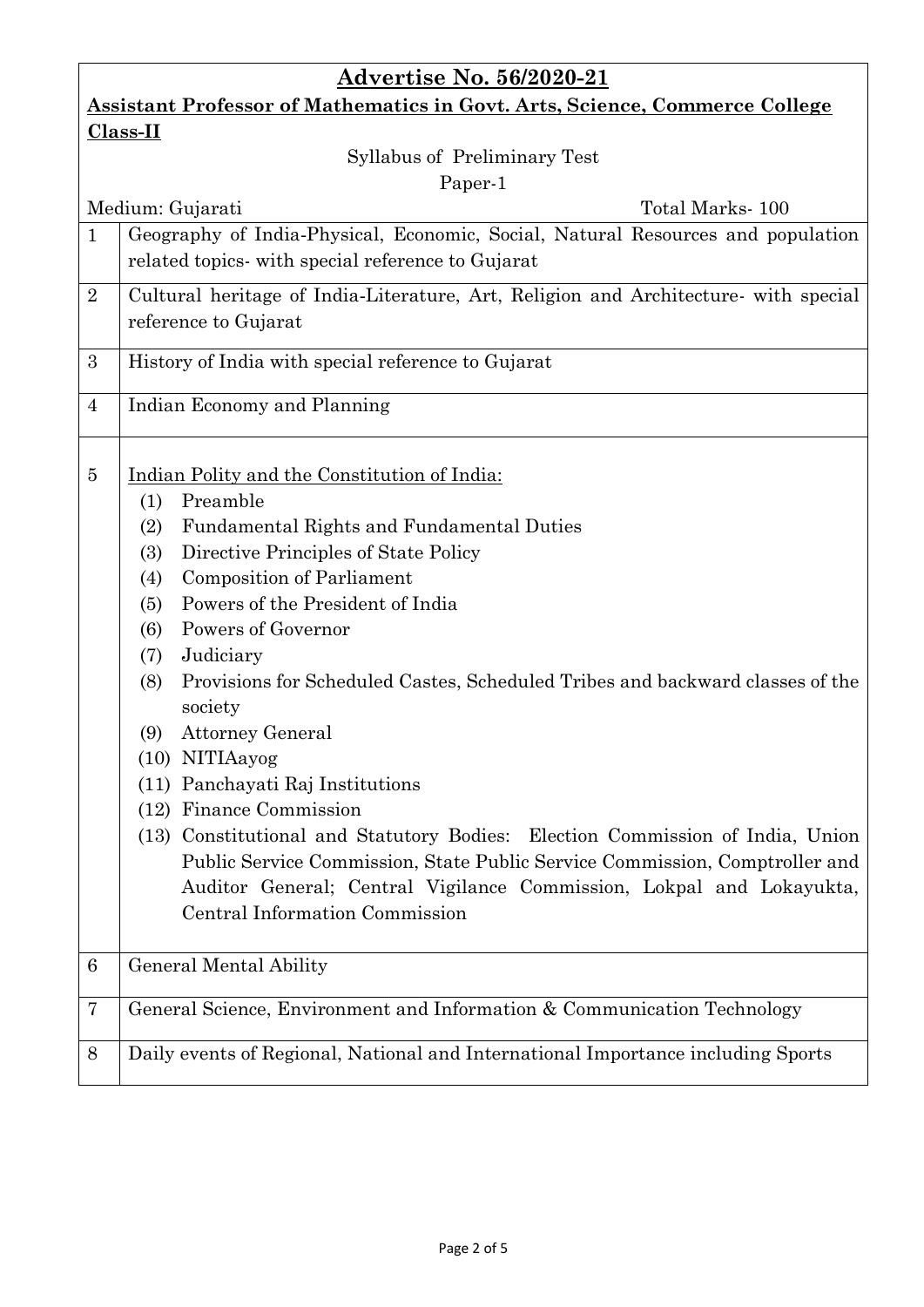## **Syllabus for the preliminary test for the recruitment of Assistant Professor (Mathematics), Class II in Govt. Arts, Commerce and Science colleges**

 **Marks – 200 Questions – 200 Medium - English**

**1. Analysis:** Elementary set theory, finite, countable and uncountable sets, Real number system as a complete ordered field, Archimedean property, supremum, infimum.

Sequences and series, convergence, limsup, liminf.

Bolzano Weierstrass theorem, Heine Borel theorem.

Continuity, uniform continuity, differentiability, mean value theorem.

Sequences and series of functions, uniform convergence.

Riemann sums and Riemann integral, Improper Integrals.

Monotonic functions, types of discontinuity, functions of bounded variation, Lebesgue measure, Lebesgue integral.

Functions of several variables, directional derivative, partial derivative, derivative as a linear transformation, inverse and implicit function theorems.

Metric spaces, compactness, connectedness. Normed linear Spaces. Spaces of continuous functions as examples.

**2. Linear Algebra:** Vector spaces, subspaces, linear dependence, basis, dimension, algebra of linear transformations.

Algebra of matrices, rank and determinant of matrices, linear equations.

Eigenvalues and eigenvectors, Cayley-Hamilton theorem.

Matrix representation of linear transformations. Change of basis, canonical forms, diagonal forms, triangular forms, Jordan forms.

Inner product spaces, orthonormal basis.

Quadratic forms, reduction and classification of quadratic forms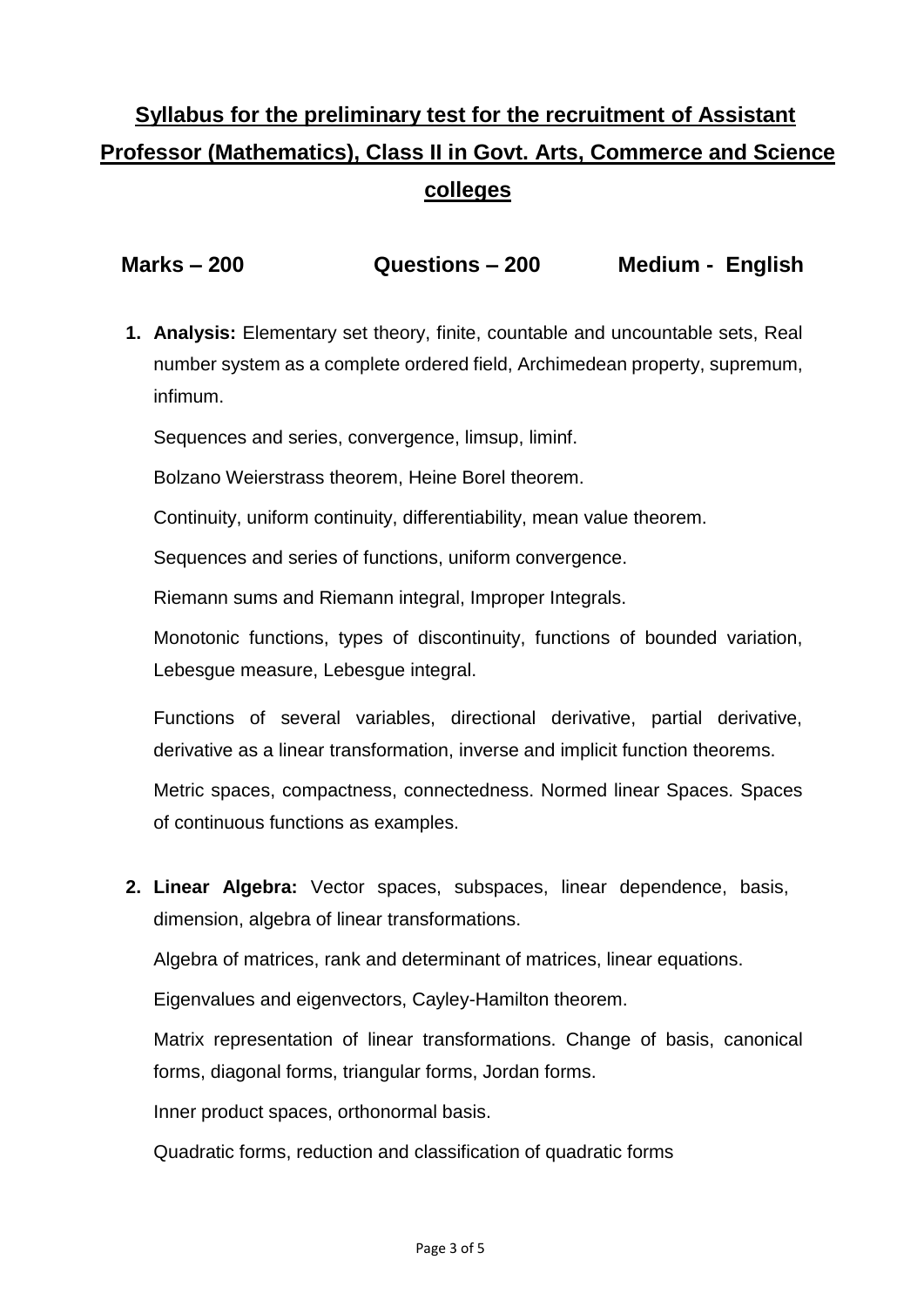**3. Complex Analysis:** Algebra of complex numbers, the complex plane, polynomials, power series, transcendental functions such as exponential, trigonometric and hyperbolic functions.

Analytic functions, Cauchy-Riemann equations.

Contour integral, Cauchy's theorem, Cauchy's integral formula, Liouville's theorem, Maximum modulus principle, Schwarz lemma, Open mapping theorem.

Taylor series, Laurent series, calculus of residues.

Conformal mappings, Mobius transformations.

**4. Algebra:** Permutations, combinations, pigeon-hole principle, inclusionexclusion principle, derangements.

Fundamental theorem of arithmetic, divisibility in Z, congruences, Chinese Remainder Theorem, Euler's Ø- function, primitive roots.

Groups, subgroups, normal subgroups, quotient groups, homomorphisms, cyclic groups, permutation groups, Cayley's theorem, class equations, Sylow theorems.

Rings, ideals, prime and maximal ideals, quotient rings, unique factorization domain, principal ideal domain, Euclidean domain.

Polynomial rings and irreducibility criteria.

Fields, finite fields, field extensions, Galois Theory.

**5. Topology**: basis, dense sets, subspace and product topology, separation axioms, connectedness and compactness.

#### **6. Ordinary Differential Equations (ODEs):**

Existence and uniqueness of solutions of initial value problems for first order ordinary differential equations, singular solutions of first order ODEs, system of first order ODEs.

General theory of homogenous and non-homogeneous linear ODEs, variation of parameters, Sturm-Liouville boundary value problem, Green's function.